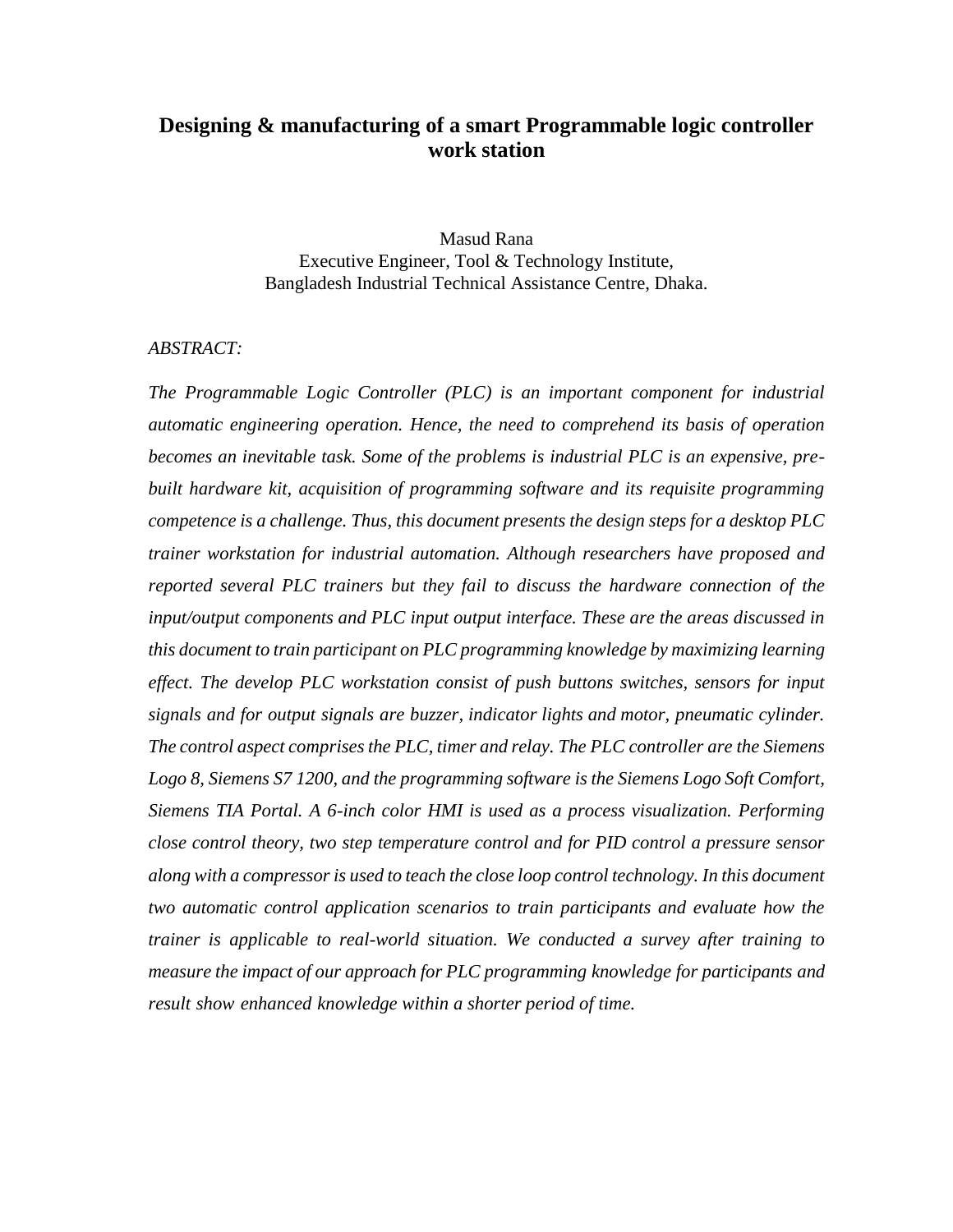### **Introduction:**

The PLC replaced the antique relay control logic in the late 1970s in the control of machines and processes that has been [ruggedized](https://wiki2.org/en/Rugged_computer) and adapted for the control of manufacturing processes, such as [assembly](https://wiki2.org/en/Assembly_line) lines, machines, [robotic](https://wiki2.org/en/Robotic) devices, or any activity that requires high reliability, ease of programming, and process fault diagnosis. Some of the benefits of the PLC over the relay control logic are flexibility, higher reliability, communication possibilities, faster response time, and easier troubleshooting. Hence, it has become a vital component in the industry for engineering operation control. The PLC is a microprocessor-based controller; it receives analogue and digital signal input from input component such as switches and sensors and apply instructions stored in its programmable memory to control outputs to output components such as motors, pneumatic devices and status indicator. Its implement's functions such as logic and sequence. The rapid pace of technological development with new model and innovation of PLC technology and its flexibility has encouraged its application beyond industrial control spectrum. Therefore, the development of competence through training programming of PLC and its application become imperative for student and person with interest in the field of industrial automation. Nevertheless, some of the problems is that industrial PLC is an expensive, prebuilt hardware kit also to acquire programming software and its requisite programming competence is a challenge.



Fig. 01: Conventional & PLC Based control panel.

The programming languages defined by IEC 6-1131 for PLC is the Ladder Logic (LL), Structure Text (ST), Function Block (FB) and Instruction List (IL). The PLC programming device can be a handheld device or the personal computer (PC). However, the PC is commonly used for PLC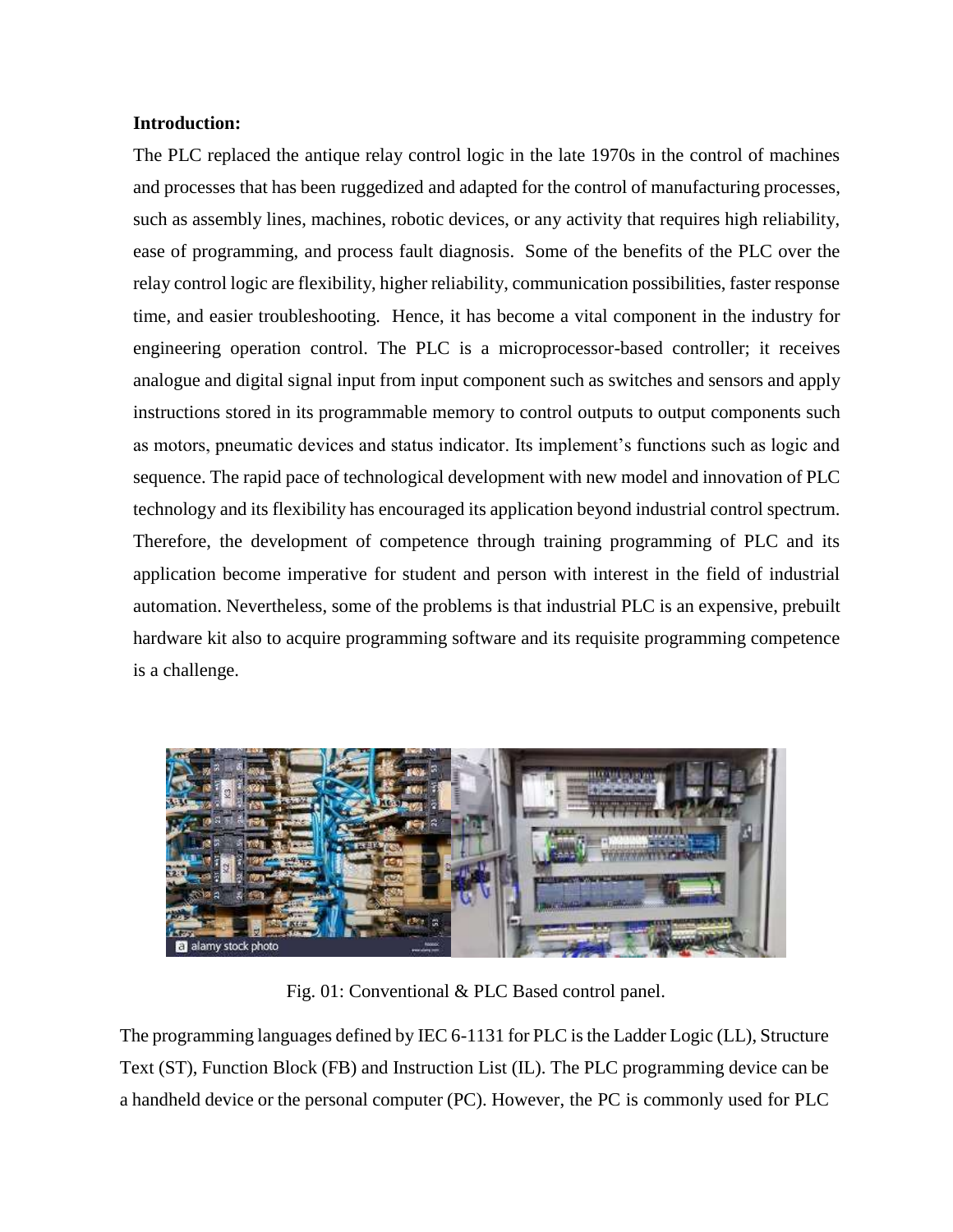programming because it is readily available and portable. The LL is the most used programming language because it is simple to comprehend and implement. In this document SIEMENS S7- 1200 and logo 8.2 are used as a main PLC controller due their flexibility and user-friendly architecture. Siemen S7-1200 offers both liner and structured programming option for the trainees which enable configure 500 inputs out required for mid-range industry.

**R & D and design step:** Programmable logic controller are readily available in Bangladesh as an Industrial automation components. Input and output are connected to different types of switches, sensors and actuator. Program is required to download for a specific application and control. This is very hard for a beginner to learn this skill from the industrial environment. Therefore, an inexpensive compact PLC training kit is required for learning on industrial automation practice which can reduce inefficient time during the training to maximize learning effect. To overcome those problem BITAC had taken an initiative to developed PLC training workstation for our own training. BITAC has developed a PLC work-station in 2017 to minimize skill by reducing inefficient time during training period.

PLC module for educational purpose to enhance the learner's theoretical comprehension and hands-on skill especially for programming, cabling, circuit design and problem solving is presented in their module consists of I/O devices such as push buttons NO, NC, limit switch, digital and analog sensor, DC motor (24V), DC relay (24V), DC solenoid piston cylinder (24V) and DC light (24V) capable of interfacing with PLC controller produced by Allen Bradly, Omron, Siemens. FANUC etc. Survey report from the trainees show that 95.70 % attest to the enhancement in their theoretical comprehension and hands-on skill competence in their learning process. However, the programming aspect of the PLC is not discussed in this document.

### **Size of the work-station:**

PLC Work-station training board compact and portable for learning on industrial automation practice is for the hardware for Siemens S7-1200 and Siemens LOGO and the size is  $2m \times 800$  $mm \times 2 m$ .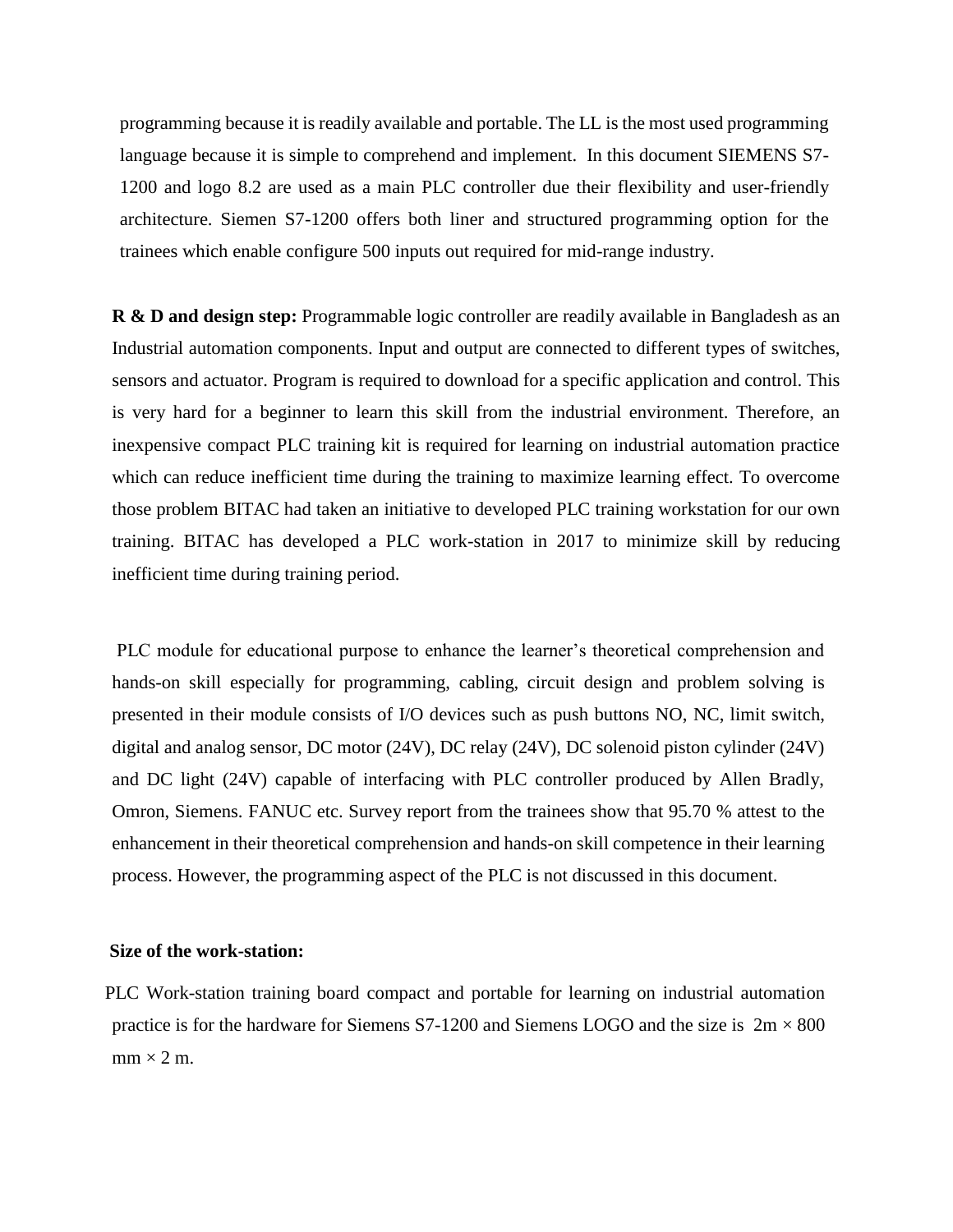### **Objective:**

The objective of this documents is to present design steps for a desktop PLC trainer workstation for industrial automatic engineering operation with emphasis on hardware connection of the input/output components. We present basic PLC automatic operation such as latching and component symbols with description. In order to train students and persons with interest in the field of automatic control for industrial automation. The design and implementation comprise the cabling, programming of PLC using ladder logic with the PC, downloading and uploading the program to the PLC through Ethernet cable and testing on the workstation with the I/O device.

## **Main component:**

The materials for the development of the proposed PLC training workstation are: Siemens Logo 8, Siemens S7 1200 PLC, and programming software; Siemens Logo Soft Comfort, Siemens TIA Portal, Power Supply Unit, Ethernet cable, switches, push buttons, blower, relay and buzzer, RTD sensor, thermocouple, Pressure sensor, stepper motor, three phase induction motor, Variable frequency drive, multi-turn potentiometer, panel volt meter, PID simulator and safety laboratory cable.

#### **Siemens Logo 8 & Siemens S7 1200 PLC:**

Siemens Logo 8 is an intelligent logic module meant for small automation projects in industrial (control of compressors, conveyer belts, door control, etc.), office/commercial and home settings (lighting control, pool-related control tasks, access control, etc.). It is deployed worldwide and can be controlled remotely. It is considered as most powerful control at very low price.

Siemens Logo 8.2 is new version of mini logic module capable to connect cloud. The Logo! Soft Comfort engineering software is getting a functional update to enable configuration of the new devices. With this Version Logo 8.3, it is possible to activate and configure the cloud connection and use the new free Logo! Web editor to create user-defined website and dashboards in the cloud. Users can also design their automation projects and operate them from the cloud via smartphone, tablet or PC. The webserver can be directly hosted in the cloud, enabling individual visualization and centralized control of switching and automation solutions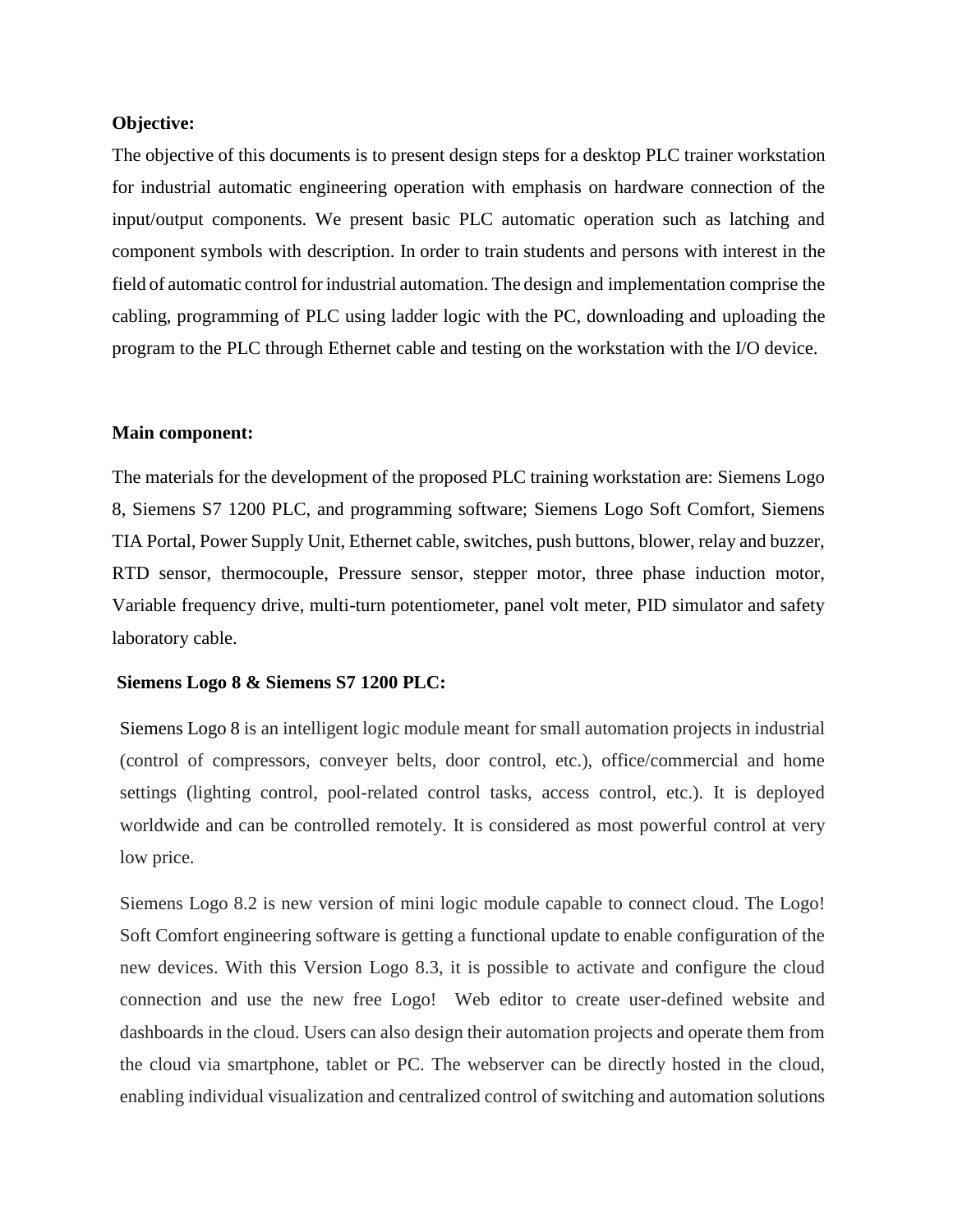in building management systems, and in the construction of control cabinets, machines and apparatus – comfortably, regardless of the location. Users can use network feature with more options for simple networking. The encrypted connection from the cloud to Logo! 8.3 via the TLS protocol, a secure data transfer is carried out in both directions, i.e., read and write.

The cloud connectivity of the new logic modules represents a paradigm shift. Whereas previously the Logo! had to be interrupted for data handling or acquisition purposes, real-time access in the cloud makes it possible to access all data during operation. At the first level, Logo! 8.2 enables Amazon Web Services (AWS) to be connected to the cloud. But in future more connections, such as to Mind-Sphere, the Siemens cloud-based, open IoT operating system, and Alibaba will be also available. Logo! 8.2 can also be used as a cloud gateway for existing systems. This enables data to be exported to the cloud, for example, because memory space in the controller is limited. In this way, the entire data of smaller automation projects is available in the cloud for further processing and analysis, resulting in new possibilities for the automation engineer to record and evaluate energy data, carry out predictive maintenance or implement flexible service concepts.



Fig. 02: Siemens LOGO 8.0 with Cloud connectivity for Industry 4.0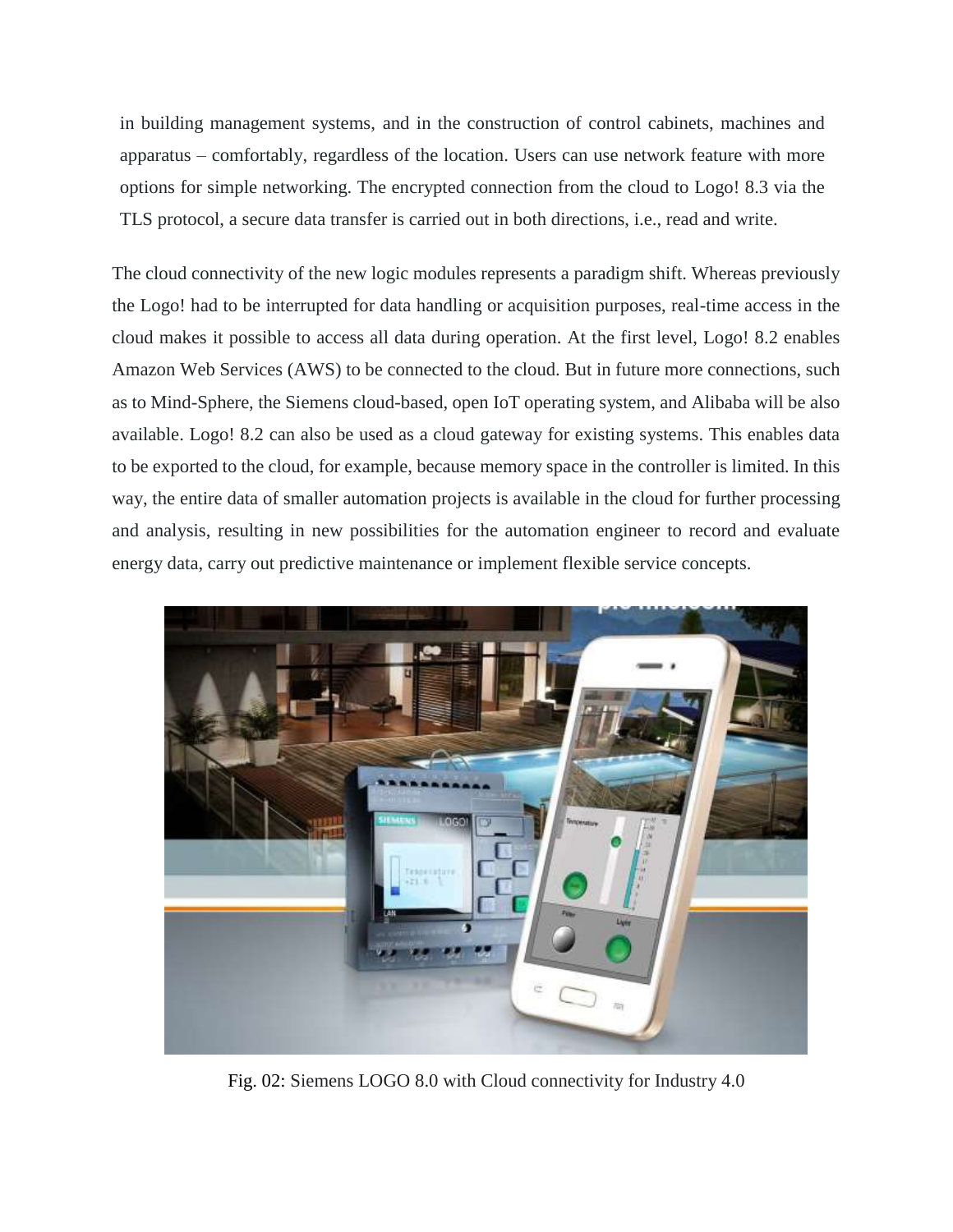

Fig. 03: Siemens Logo Logic Module

On the other hand, SIMATIC S7-1200 controllers are the intelligent choice for compact automation solutions with integrated IOs, communication and technology functions for automation tasks in the low to medium performance range. They are available in standard and fail-safe versions. This version of PLC uses TIA portal automation software that enable control & visualization in single platform.



Fig. 04: SIEMENS S7-1200 logic Module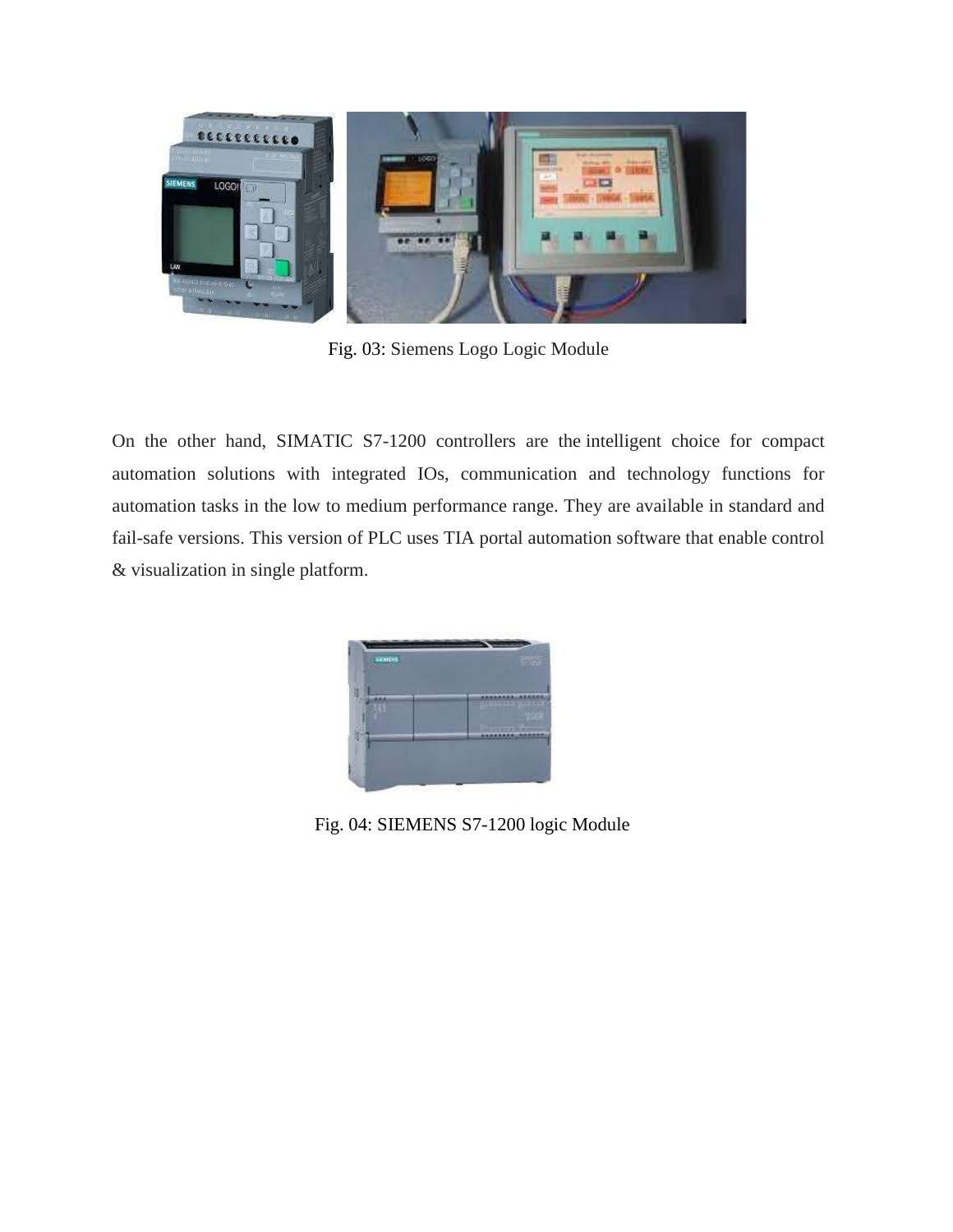# **Supporting components list**

| Quantity     | List of supporting          | Quantity       | List of supporting components  |
|--------------|-----------------------------|----------------|--------------------------------|
|              | components                  |                |                                |
| 12           | Momentary push switch       | $\mathbf 1$    | Pressure switch & sensor       |
| $10\,$       | Indicator                   | $\mathbf 1$    | Pt1000                         |
| $\mathbf{1}$ | <b>Buzzer</b>               | $\overline{4}$ | Multi turn potentio -meter     |
| $\mathbf{1}$ | Three phase induction motor | $\overline{4}$ | Digital volt and current meter |
| $\mathbf{1}$ | Variable frequency drive    | $\mathbf 1$    | $\operatorname{HMI}$           |
| $\sqrt{2}$   |                             | 50             | Safety laboratory cable        |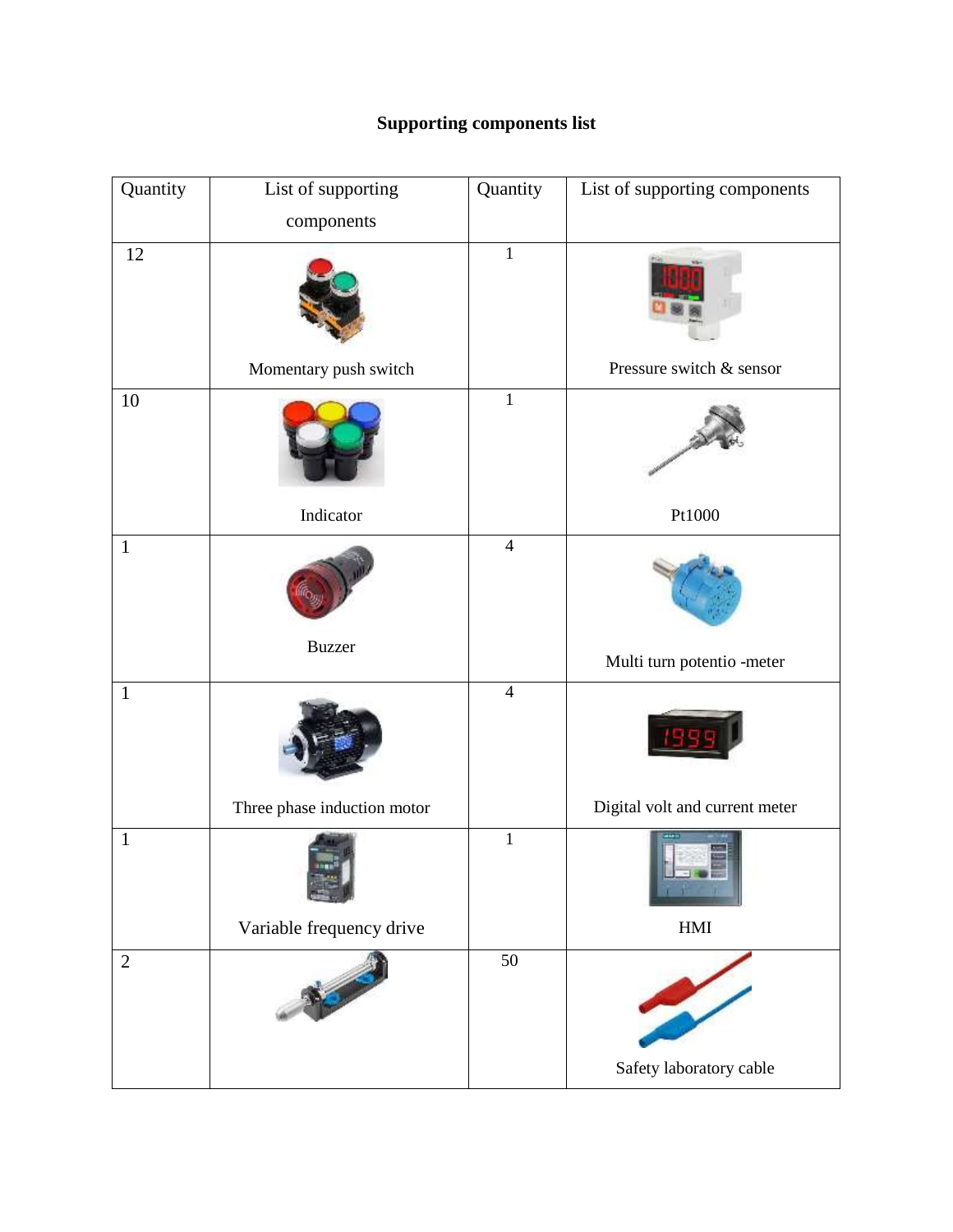

## **Programming Language:**

The LL defined by IEC 6-1131 is the programming language used in this workstation. The Ladder logic programming structure is similar to ladder with horizontal rails and vertical rungs. In the LL structure; power flows from left horizontal rail to right horizontal rail through the connecting vertical rung. Circuit components are shown on the vertical rung in their normal condition. Every rung must specify a control operation with at least one input and output component on each rung. Input component is shown on the left and output component on the right of the rung. Same component can appear multiple time on a LL. I/O component are addressed as specified by the PLC manufacturer. The PLC reads the LL left to right, top to bottom with the last rung specified as END or RET.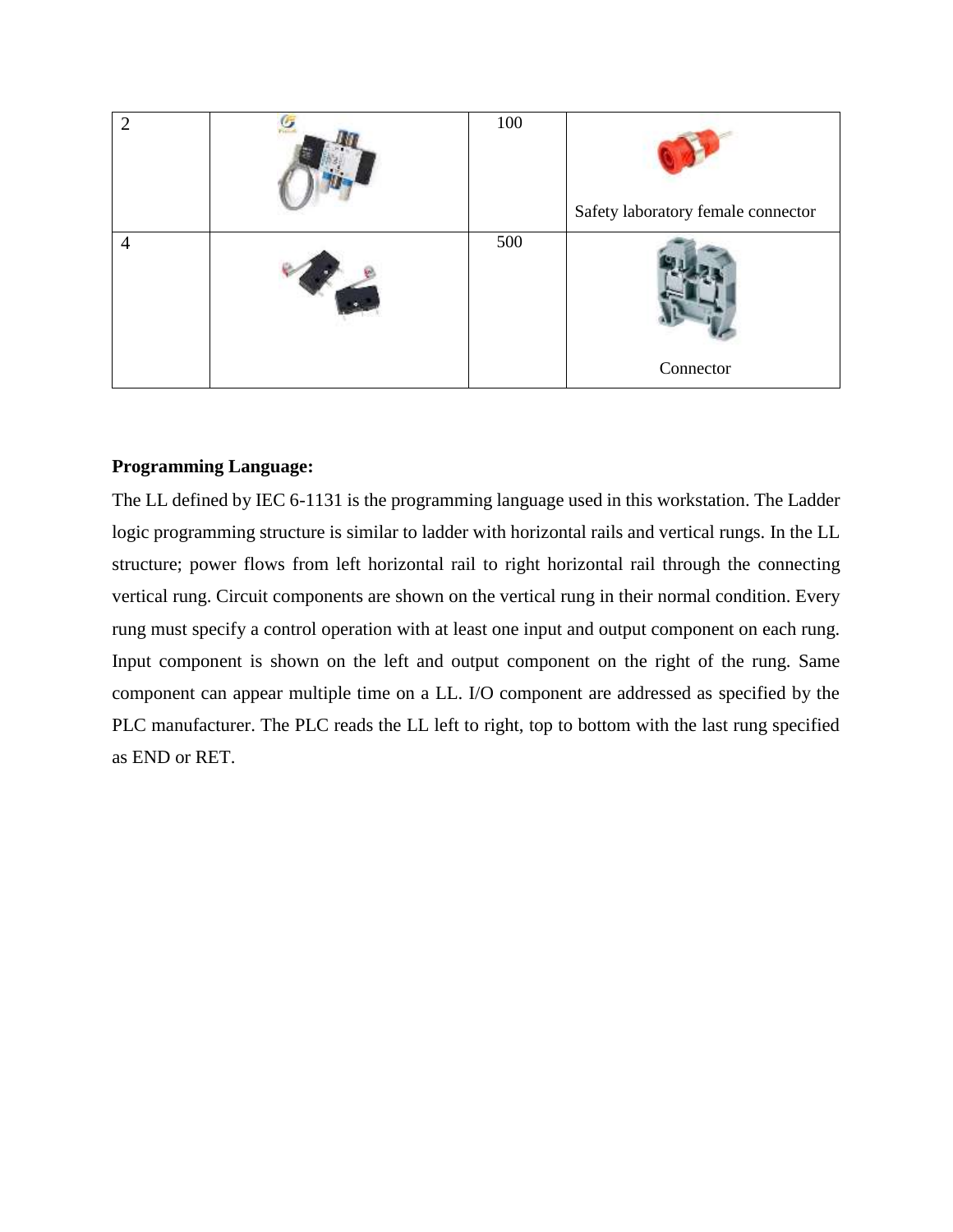

Fig. 05: Ladder Symbols

### **Outcome:**

Participants are given a specific task that includes planning of the project, preparation electrical drawing, electrical wiring between PLC input output and the sensor & actuator. Then programs are developed for the specific task, testing & commissioning of the task. through the step-by-step wring of the PLC trainer workstation and LL programming discussed above. Under instructor supervision participant hardwired the PLC trainer work station shown in figure  $4 \& 5$ . To train participant on automatic control they are taken through LL programming for PLC with LL symbols with description explained above. Participant are trained on writing LL program for automatic control and are given assignment on latching procedure to develop their PLC programming skill. The participants are required to write and program at least 25 different applications. The 25 project is carried out in ten days. Before designing this work-station only ten projected was implemented by the student. As because students making project, the learning effect became doubled.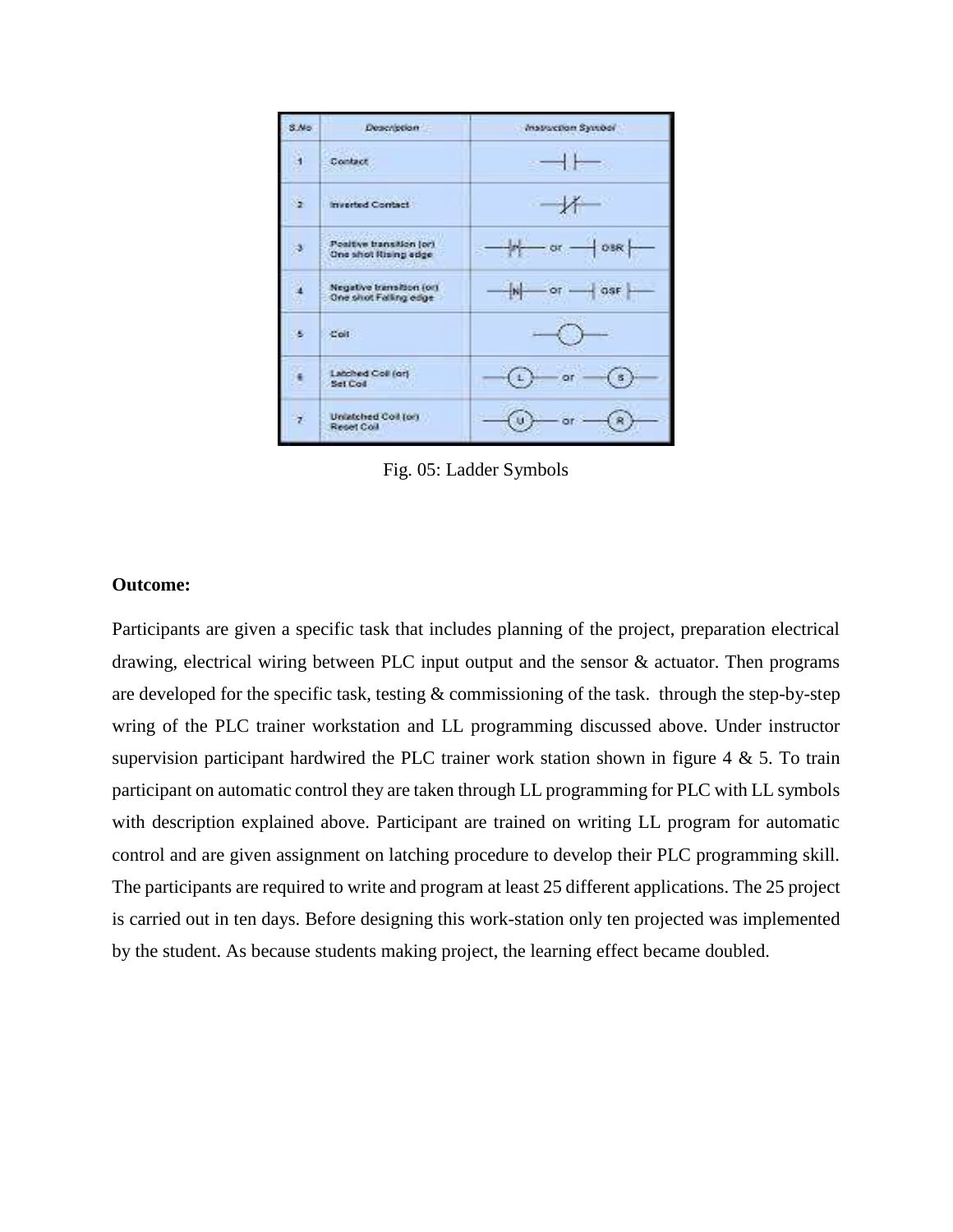

Fig. 06: PLC Advanced work station



Fig. 07: PLC Advanced work station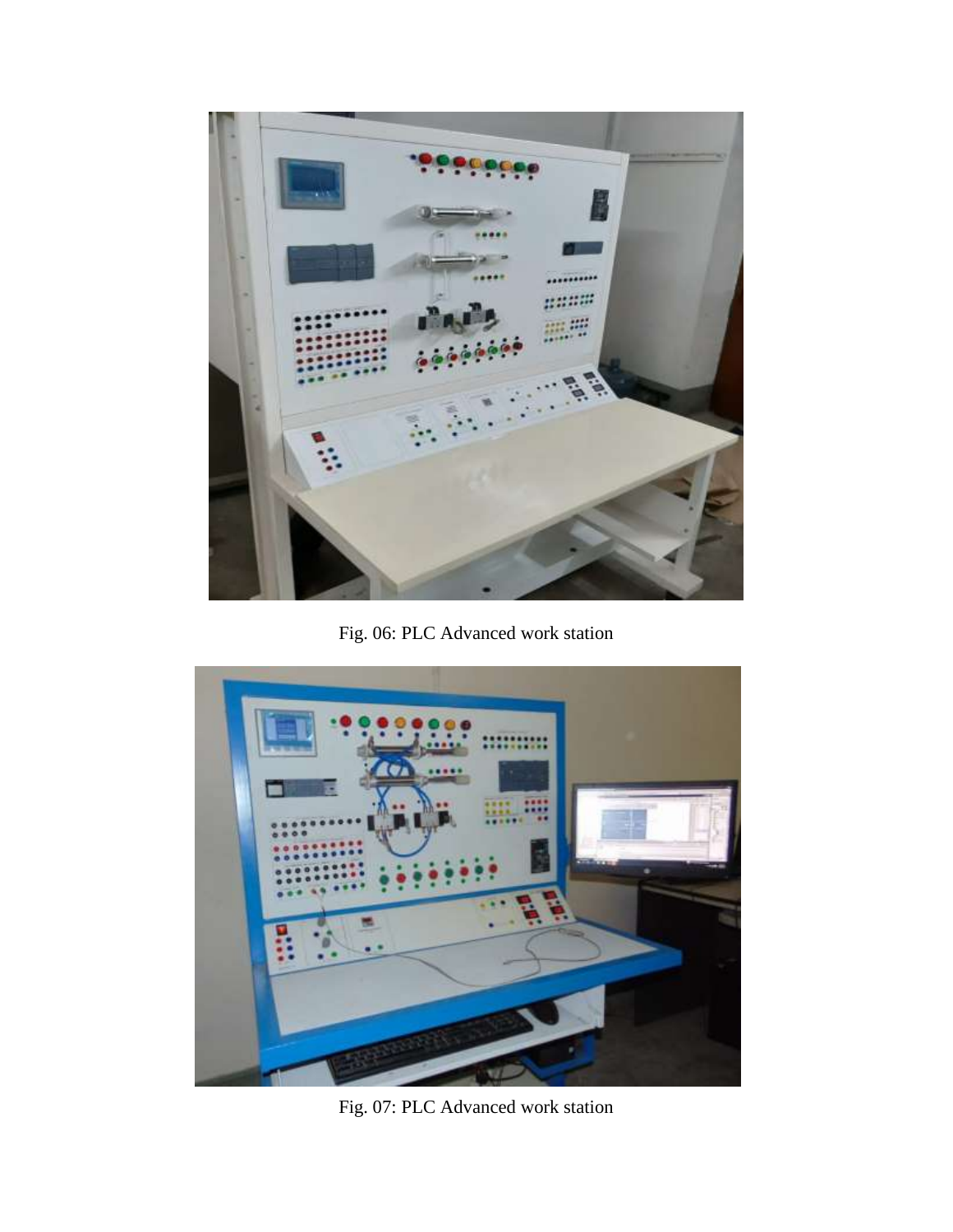To measure the impact of the trainer on PLC knowledge of participants a survey was conducted after training. It has been observed that learning effect become doubled and time saved 3 time than previous method by using this work-station.

### **Results and discussion:**

The summary of the workstation-based training filled by the 23-participant taking the course; Automation and PLC in 2018 and the participants agreed that the PLC trainer workstation enhance their knowledge on design step module and LL programming module significantly. However, about 70 % of participant did show confidence writing LL program for automatic control. This can be enhanced with further practice with Human Machine Interface (HMI) for real-time control visualization.

This document presents the design steps for a trainer workstation for industrial automation  $\&$ control. By adding the IoT platform this trainer can be easily converted industry 4.0 trainer board. To convert the work-station only sight modification required & IIoT device need to be concocted.

## **Acknowledgement:**

Authors like to acknowledge the staff and student of BITAC, Dhaka for their support during this work.

## **Further information:**

Please contact at BITAC Dhaka if any further information is required.

### **References:**

- [1] M. O. Arowolo, A. A. Adekunle, M. O. Opeyemi, "Design & Implementation of a PLC Trainer Workstation" in Advances in Science, Technology and Engineering Systems Journal, Federal University Oye, Nigeria, 2020.
- [2] M. Barrett, "The Design of a Portable Programmable Logic Controller (PLC) Training System for Use Outside of the Automation Laboratory" in 2008 International Symposium for Engineering Education, Dublin City University, Ireland, 2008.